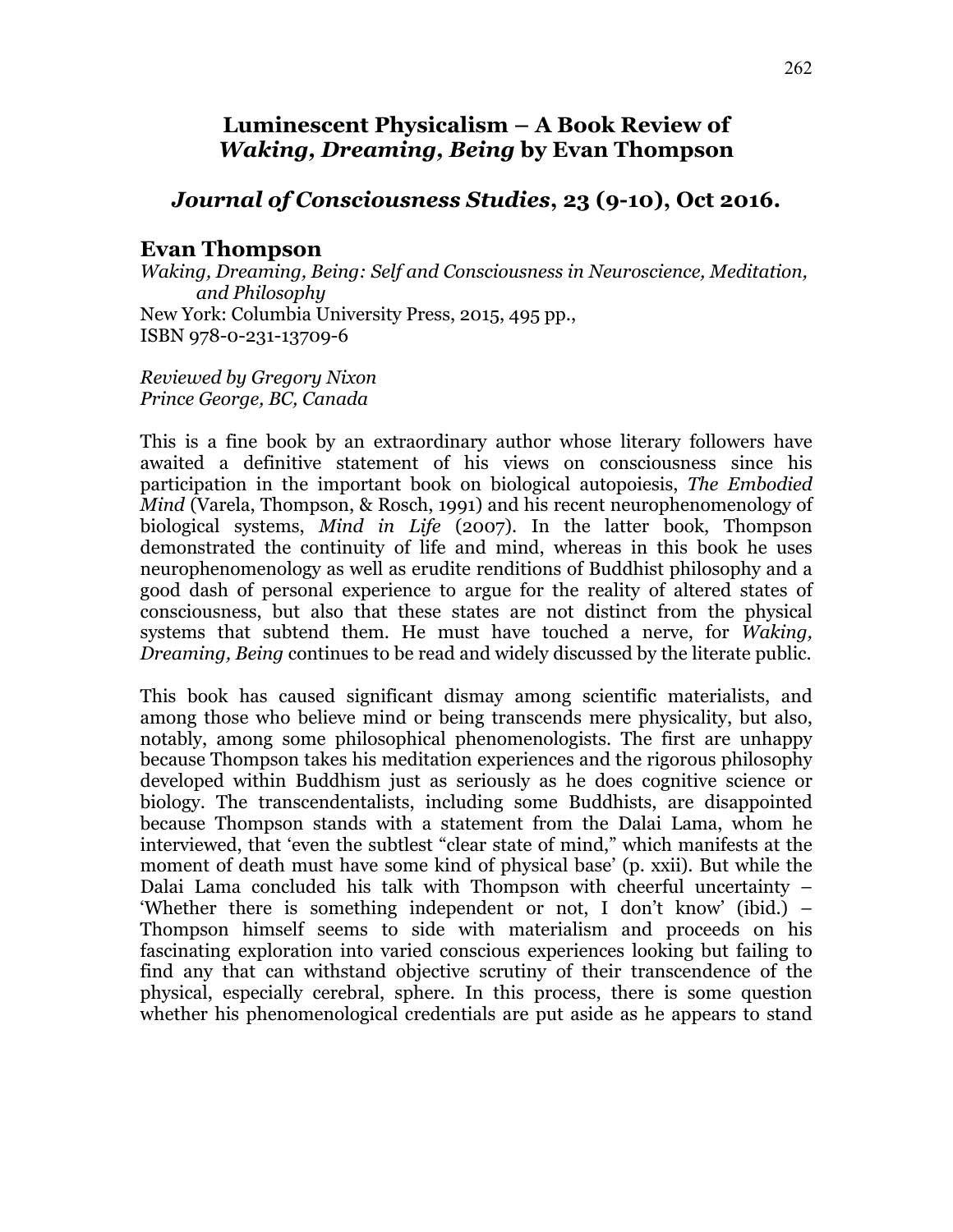with objective proof as a final arbiter as opposed to knowledge based in personal experience.<sup>1</sup>

On this journey, Thompson produces a most reader-friendly book, laced with personal asides and conversations with other well-known figures. He writes both with clarity and vigour demonstrating vast knowledge over many fields from neuroscience to arcane Buddhist and Indian yogic texts to current consciousness studies. Early on he moves toward a definition of that most difficult of concepts, consciousness, by seeing it as making appearance possible and noting that those sorts of sciences that attempt to exclude consciousness from their purview could hardly proceed without it:

Without consciousness, the world can't appear to perception, the past can't appear to memory, and the future can't appear to hope or anticipation. The point extends to science: without consciousness there's no appearance of the microscopic world through electron microscopes, no appearance of distant stars through telescopes, and no appearance of the brain through magnetic resonance imaging (MRI) scanners. Simply put, without consciousness there's no observation, and without observation there are no data. (p. 14)

He defines consciousness in a way that embraces self-identity: 'Consciousness is that which is luminous, knowing, and reflexive. Consciousness is that which makes manifest appearances, is able to apprehend them in one way or another, and in so doing is self-appearing and prereflectively self-aware' (p. 18). The word 'luminous' indicates his background as a meditator since childhood in Tibetan awareness techniques.

What does he explore? First he goes through perceptual experiences, illusions, and states of consciousness achieved by meditators, including the state of quiescent awareness possible in deep dreamless sleep and the 'fourth state', called simply that, indicating that this is said to be void consciousness (no time, no substance, no objects, and no subject) identified metaphorically in Buddhism as 'the clear light'. He admits that there is no scientific proof, as yet, of such states and that such proof may be impossible to obtain, but he notes that there is no evidence of anyone attaining such a state (or non-state) without having a physical substrate. He makes no claim to such attainment himself, but, toward the end, suggests such realizations may be the result of stilling the brain via meditation into a state of pure subjectivity without objective content. The Dalai Lama himself admits that, though he believes many advanced meditators have attained the clear light, he himself has no personal knowledge of it.

 $1$  Michel Bitbol (2015), a philosopher of science and phenomenologist, writes positively of Thompson's book but takes issue with his leap into objectivity over the limitations of a purely phenomenological perspective, which would have left his conclusions more open.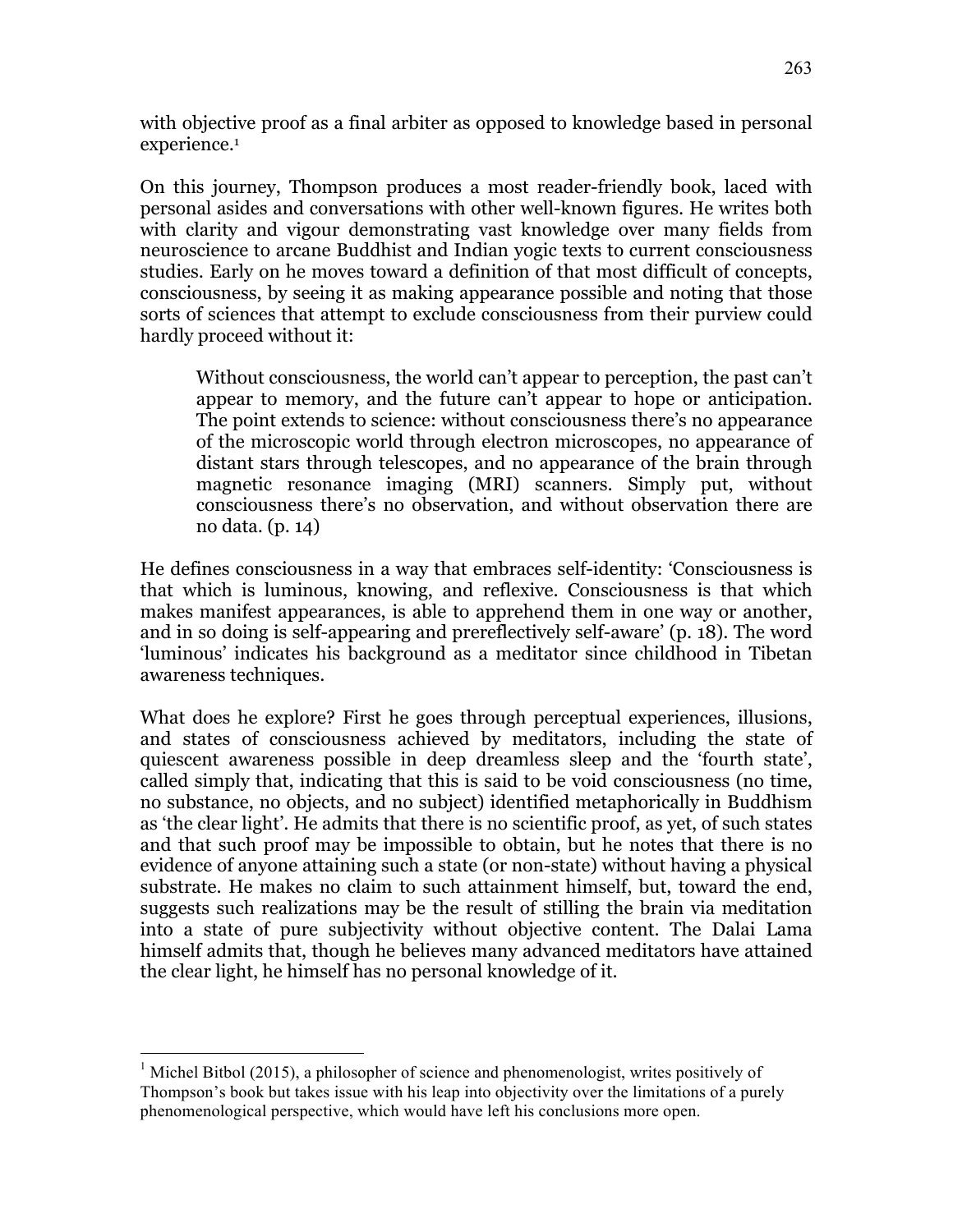Thompson goes on to explore the dreaming state in some detail, sharing his own experiences of dream insight and lucid dreaming. He investigates so-called *out of body experiences* (OBEs), including his own, again concluding that such experiences likely are made of intuition, imagination and dream images – noting there is no proof of the body literally being transcended. At this point, the reader begins to wonder if Thompson is being serious or ironic since his own OBE as a child provided him with insights he could have gained no other way. Much to the disappointment of true believers, Thompson also dismisses the *near death experience* (NDE) as nothing more than the active imagination released when the parts of the brain are left dysfunctional from heart failure, chemical ingestion, or other accidents, none of which have been proven to happen with an inactive brain or from a perceptual point beyond the body. He does not doubt, however, that the many reports reflect actual experiences, illusory or not.

His most compelling chapter asks 'What Happens When We Die?' He begins by honouring the ineffability of the experience of death by questioning the scientific perspective on it: 'Yet even if we set aside the issue of whether science gives us good reason to believe that death entails the complete cessation of all consciousness, this conception is totally inadequate because it says nothing about the experience of *dying*' (p. 275). He notes that Tibetan Buddhism, on the other hand, has built a vast literature around this very transition, from the moment of death to seeking and finding new physical embodiment in another incarnation. However, those who have trained themselves to recognize the luminosity of the 'fourth state', that is, the pure awareness in the clear light, will not be reborn but transcend into the All, according to this view. Thompson, perhaps surprisingly, writes, 'I'm very skeptical of this way of thinking' (p. 287). He notes that any such post-mortem experience is impossible to report without a living body, leaving the theory based on inference or conjecture, in the process casting doubt on the reports of those who claim to have recovered memories of lives previously lived.

He follows this up with an investigation into the deaths of realized meditators whose bodies reportedly did not begin to decay immediately, often remaining unsullied for days or even weeks. Scientific investigation into these reports continues, but Thompson, for the time being, dutifully accepts the skeptical responses of forensic scientists that bodies often resist corruption in the right environmental circumstances. Again, the reader wonders if Thompson is actually toeing the line of scientific skepticism or if he is being ironic, for in at least some of these cases the corpse of the realized meditator was in southern India, hot and humid and perfect for rot. If these reports are proven to be true, it may be an indication that something more than observable physical life is afoot. But, finally: 'It can also help us remember that only the dying can teach us something about death, and what we're called upon to do is to bear witness to their experience' (p. 318). This is a truly phenomenological perspective.

In his final chapter, he explores the contentious area regarding the self. Influenced by Buddhist thought, he seeks a middle way between what he terms the 'neuro-nihilism' of certain scientists and philosophers who deny there is a self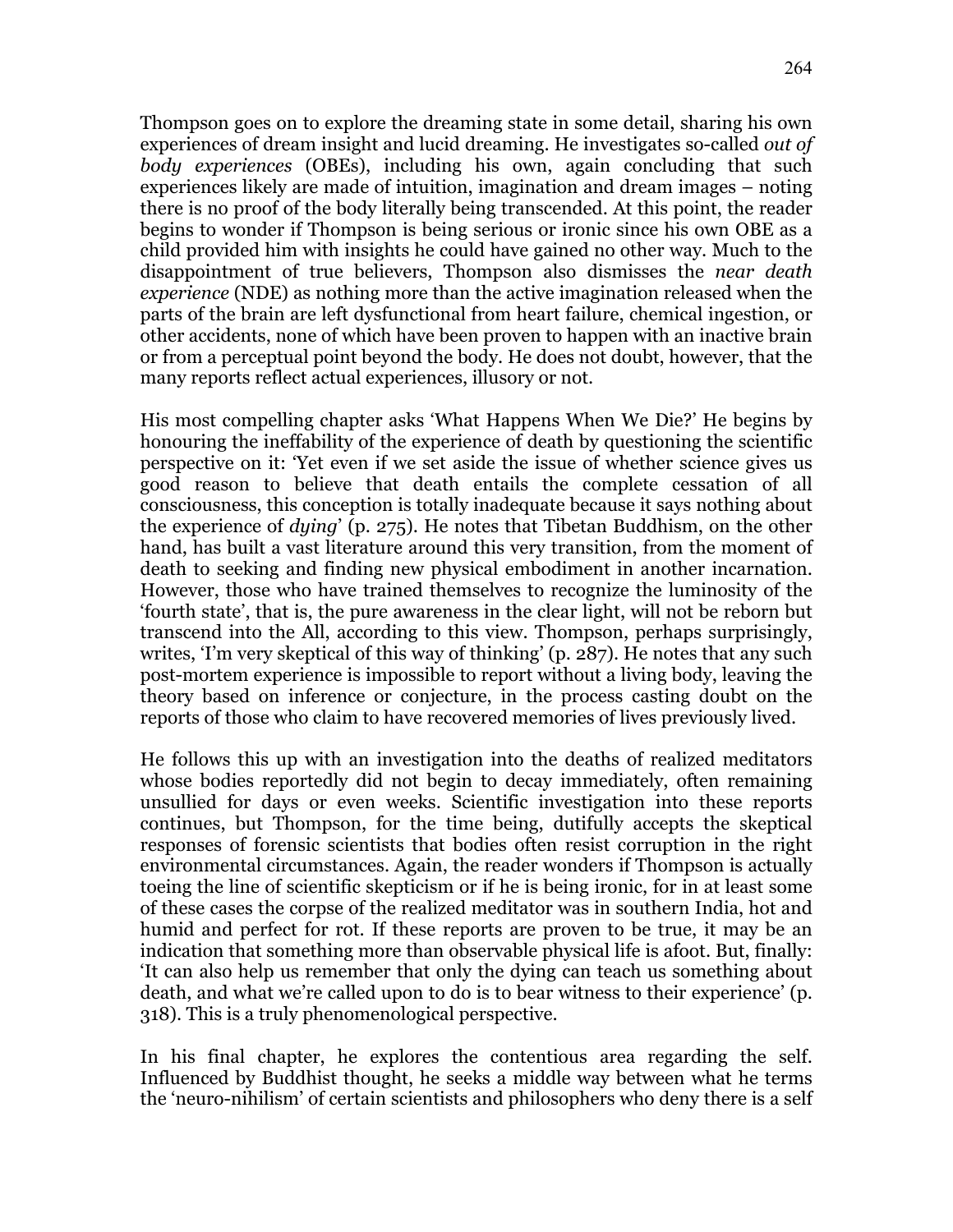(for they see no brain function that could support it) and the intuitive selfreification of others who regard the self as a substantial entity existing basically unchanged along with the body. Based on the ideas of the sixth century Buddhist philosopher, Candrakīrti, Thompson sees the self as *dependently arising* or, more precisely, dependently co-arising from a juncture of causes. It begins with a self-specifying system at the cellular level. At this point, he ties self-making back to the body and denies that consciousness is merely an information processing system, 'for consciousness depends fundamentally on specific kinds of electrochemical processes, that is, on a specific kind of biological hardware' (p. 343). This becomes the basis by steps of the enactive self, 'a full-fledged I-making system' (p. 344).

He acknowledges social self-making (the narrative self of phenomenology), and he uses the extensive research of Tomasello (1999) to show that *joint attention* helps draw forth a mirror identity, the sense of self as seen by others. If he had read more recent work from Tomasello (2014), he would have seen Tomasello now supports the deeper social entanglement of *joint intentionality*, which hints at an actual sense of group identity that then makes individual self-identity possible. Beyond all this, however, Thompson as an experienced meditator must then deal with the claim that many advanced yogis have transcended the illusion of self and 'the body is said to have entered a state of suspended animation' (p. 357). With the enactive self and the socially constructed self-concept, this should be no surprise, for 'if the self is a construction, then we should expect that it could be dismantled, even while some of its constituent processes – such as bare sentience or phenomenal consciousness – remain present' (p. 362). For Thompson, enlightenment is not self-extinguishment. 'Rather it consists in wisdom that includes not being taken in by the appearance of self as having independent existence while that appearance is nonetheless still there and performing its important I-making function' (p. 366)

Overall, the position apparently taken Thompson on the matter of consciousness might be called luminescent physicalism. This is not the cold objective materialism favoured by many in the sciences that assumes that life, experience and consciousness randomly evolved out of material interactions. Here the only physical world that can be known is one in which life is already present, and, for Thompson, life is coterminous with mind – when one is present so is the other. One of the implications of this is that those sciences that attempt to explain away the activities of living organisms as driven only by the evolutionary imperatives of survival and reproduction have to make room for individual intentions and perhaps even teleological purpose in nature. At the same time, it is no use speculating about the material universe before life appeared, for, from a phenomenological perspective, such would be an impossibility; there is no form to existence, no presence without consciousness.

Finally, it must be said that summarizing Thompson's *position* in consciousness studies does not do this book justice. It is a big book but one written in a manner meant to reach a wide, non-specialist audience. Thompson explores a veritable